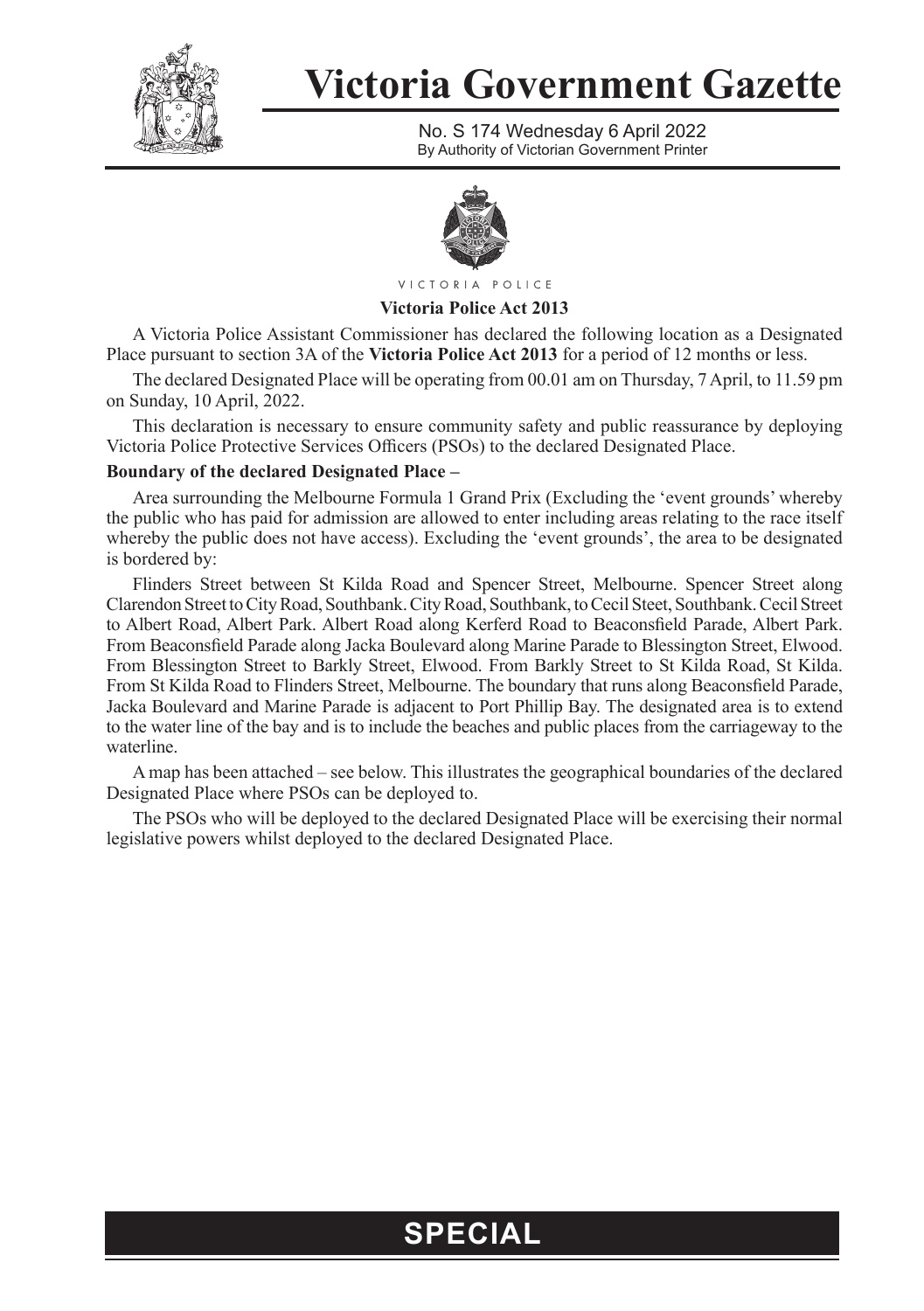

Produced by vp40918 on 01-APR-2022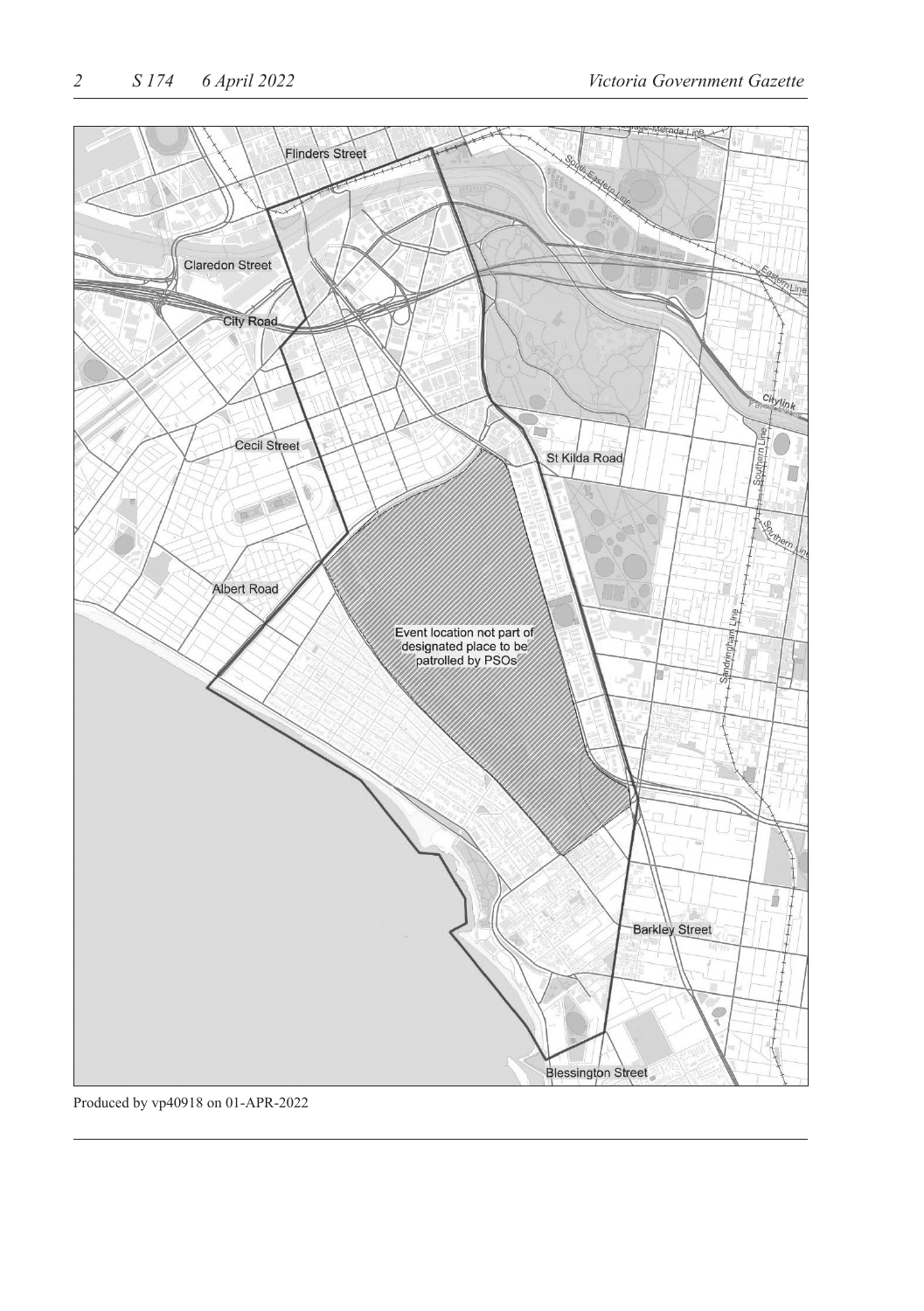This page was left blank intentionally